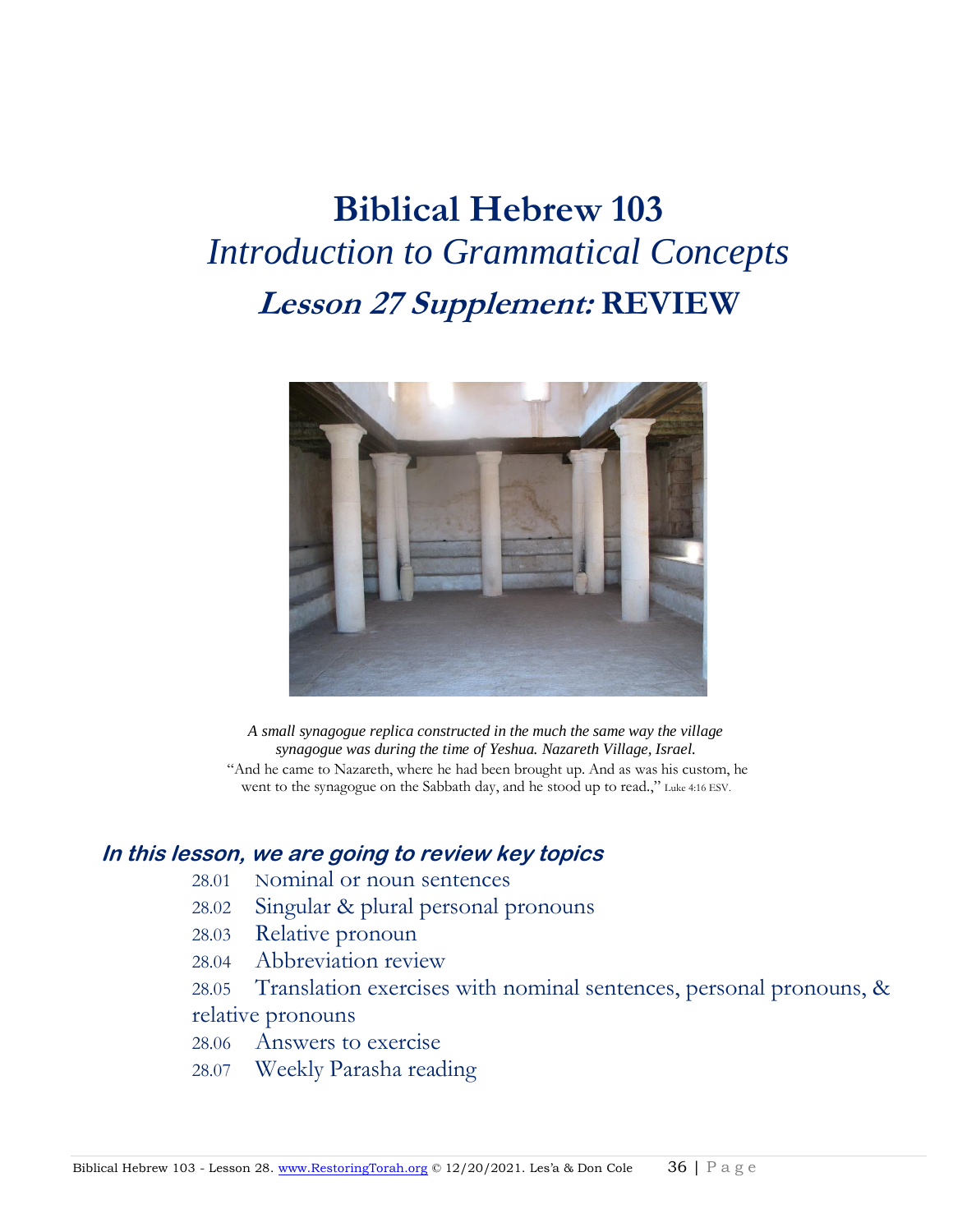## 28.01 **Nominal or noun sentences**

A Hebrew nominal sentence is a simple sentence (or clause) with no apparent verb.

An easy way to recognize a nominal sentence is when the English translation of a Scripture adds the verb "to be" to complete the thought.

For example.

"שׁי ִא דִו ָּד". Literally, in Hebrew: David man. (The verb 'is' needs to be added to the English translation. The English translation: David is a man)

"הָאָב מֶלֶך". Literally, in Hebrew: The father king. (The verb 'is' needs to be added when the sentence is translated into English. The English translation: The father is a king.)

## 28.02 **Singular & plural personal pronouns**

Personal pronouns take the place of the previous noun (a person, place, or thing.). For example, "Last summer we visited the Temple Mount. It was amazing." Note: the pronoun "it" refers to "Temple Mount", which was mentioned in the previous sentence.)

#### **PERSONAL PRONOUNS**

**\*** The pronouns listed below with an asterisk are the Biblical, classical, or archaic forms pronouns.

HINT: All 1st person pronouns (both singular & plural) begin with " $\mathbf{X}$ " – the basis for these forms is "" $\mathbf{X}$ " All 2nd person pronouns (both singular & plural) begins with "את"

|  |  | And all 3rd person pronouns (both singular & plural) begin with "7" |  |  |  |  |
|--|--|---------------------------------------------------------------------|--|--|--|--|
|--|--|---------------------------------------------------------------------|--|--|--|--|

| <b>SINGULAR</b>                                              |                                                  |                                                                                 |                                                                                                                                                                                                                 | <b>PLURAL</b>                                                     |                 |                                                                                 |                                                                                                                              |
|--------------------------------------------------------------|--------------------------------------------------|---------------------------------------------------------------------------------|-----------------------------------------------------------------------------------------------------------------------------------------------------------------------------------------------------------------|-------------------------------------------------------------------|-----------------|---------------------------------------------------------------------------------|------------------------------------------------------------------------------------------------------------------------------|
| Person                                                       | English                                          | Gender                                                                          | Hebrew                                                                                                                                                                                                          | Person                                                            | English         | Gender                                                                          | Hebrew                                                                                                                       |
|                                                              |                                                  |                                                                                 | 1st Person Singular (speaker is speaking about himself: "I")                                                                                                                                                    |                                                                   |                 | 1st Person Plural (about themselves: "we")                                      |                                                                                                                              |
| 1 <sup>st</sup>                                              |                                                  | This pronoun is<br>used for either<br>masculine or<br>feminine; aka<br>"common" | אָנִי                                                                                                                                                                                                           | 1 <sup>st</sup>                                                   | we              | This pronoun is<br>used for either<br>masculine or<br>feminine; aka<br>"common" | אֲנַחְנוּ<br>אָנוּ,*נַחְנוּ*                                                                                                 |
|                                                              | 2nd Person Singular (directly to someone: "you") |                                                                                 |                                                                                                                                                                                                                 | 2nd Person Plural (directly to some people: "you"; aka "you all") |                 |                                                                                 |                                                                                                                              |
| 2 <sup>nd</sup>                                              | you<br>(singular)                                | masculine                                                                       | אַתַּה                                                                                                                                                                                                          | 2 <sup>nd</sup>                                                   | you<br>(plural) | masculine                                                                       | אתֲם                                                                                                                         |
| 2 <sup>nd</sup>                                              | you<br>(singular)                                | feminine                                                                        | ņх                                                                                                                                                                                                              | 2 <sup>nd</sup>                                                   | you<br>(plural) | feminine                                                                        | אַתָּך<br>אַתֵּנָה <del>,</del>                                                                                              |
| 3rd Person Singular (speaking about someone: "him" or "her") |                                                  |                                                                                 | 3rd Person Plural (speaking about "them" or "they")                                                                                                                                                             |                                                                   |                 |                                                                                 |                                                                                                                              |
| 3 <sup>rd</sup>                                              | he/it                                            | masculine                                                                       | הוא                                                                                                                                                                                                             | 3 <sup>rd</sup>                                                   | they/it         | masculine                                                                       | הֲם<br><b>יהָמָה</b>                                                                                                         |
|                                                              | she/it                                           | feminine                                                                        | היא<br>$N$ הוא<br>*Pronouns with an asterisk are<br>the Biblical, classical, or archaic<br>form of pronouns - used only<br>in the Torah. Note: both N17<br>& <b>X'</b> , mean 'she'; both are<br>pronounced N'7 | 3 <sup>rd</sup>                                                   | they/it         | feminine                                                                        | הו<br>*Pronouns with an asterisk are<br>the Biblical, classical, or archaic<br>form of pronouns - used only in<br>the Torah. |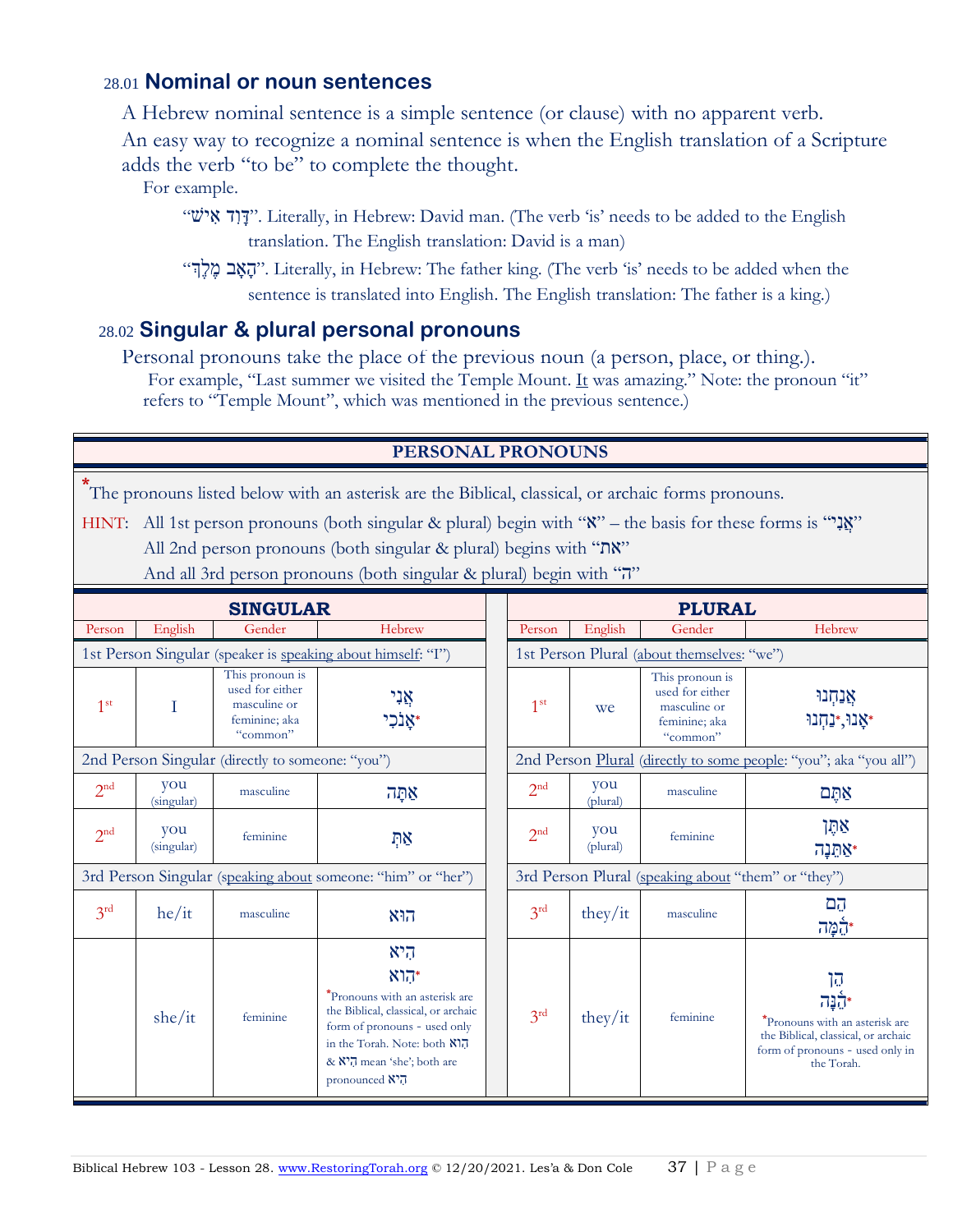# 28.03 **Relative Pronoun**

These are easy! There is only one Hebrew word for *who*, *whom*, *whose*, *which*, and *that*. אֲשֶׂך

And great news! It does not change regardless of gender, number, nor definiteness.

For example.

# בְּרוּךְ אַתָּה יְהוָה אֱלֹהֵינוּ מֶלֶךְ הָעוֹלָם <mark>אֲשֶׁר</mark> קִדְּשָׁנוּ בְּמִצְוֹתָיו:Hebrew

English: "Blessed are You, YHVH our God, King of the universe, Who makes us holy

with His commandments..." (from the Messianic Candle-Lighting Blessing)

| Ν                        | $\epsilon$ = noun (often the letter "n" is followed by a "dash" to clarify that the following letters refer to that noun |
|--------------------------|--------------------------------------------------------------------------------------------------------------------------|
|                          | $=$ feminine                                                                                                             |
| m                        | $=$ masculine                                                                                                            |
| S                        | $=$ singular                                                                                                             |
| p                        | $=$ plural                                                                                                               |
|                          | prop $N =$ proper noun (name of a specific person (Abraham), place (Israel), or thing (Western Wall))                    |
| pro                      | $=$ pronoun $(I, you, he/she)$                                                                                           |
| rel                      | = relative pronoun ("which," "who," "that," etc: אֲשֶׁר")                                                                |
| inf                      | $=$ infinitive                                                                                                           |
| impf                     | $=$ imperfect (future tense)                                                                                             |
| perf                     | $=$ perfect (past tense)                                                                                                 |
| $\overline{\text{conj}}$ | $=$ conjunction ("and")                                                                                                  |
| art                      | = article ("the": generally written with a "hay", "patach", and a "dagesh": $\odot$ J)                                   |

#### <u>28.0</u>5 Translation exercises with nominal sentences, personal pronouns, & **relative pronouns.** N = notative pronounce.

| <b>EXERCISE</b> (answers on 28.06)<br>Translate (add the verb "to be" when necessary) & include parsing abbreviations |                                                                                                                                                                                                                                                                                                                                                                     |  |  |
|-----------------------------------------------------------------------------------------------------------------------|---------------------------------------------------------------------------------------------------------------------------------------------------------------------------------------------------------------------------------------------------------------------------------------------------------------------------------------------------------------------|--|--|
| הוא סוּסַה <sup>ו</sup>                                                                                               | It (or she) is a mare. $(3fs: she)//pro-3fs/N-fs$                                                                                                                                                                                                                                                                                                                   |  |  |
| $^2$ אַתֶּם הַמְּלַכִים                                                                                               | You (pro-2 mp) are the kings. $//$ pro-2mp/art; N-mp                                                                                                                                                                                                                                                                                                                |  |  |
| $^3$ אַתָּה הַאִישׁ                                                                                                   |                                                                                                                                                                                                                                                                                                                                                                     |  |  |
| $^4$ אַהְיֶה אֲשֶׁר אֶהְיֶה                                                                                           | I am that I am. (Ex:3:14) $(\overline{A}$ , $\overline{A}$ $\overline{A}$ $\overline{B}$ $\overline{C}$ $\overline{C}$ $\overline{D}$ $\overline{C}$ $\overline{D}$ $\overline{C}$ $\overline{D}$ $\overline{D}$ $\overline{D}$ $\overline{D}$ $\overline{D}$ $\overline{D}$ $\overline{D}$ $\overline{D}$ $\overline{D}$ $\overline{D}$ $\overline{D}$ $\overline$ |  |  |
| $^5$ אַנַחְנוּ אַחִים                                                                                                 |                                                                                                                                                                                                                                                                                                                                                                     |  |  |
| <u>הַמַּ֫יִם אֲשֶׁ</u> ר מֵעֲל <sup>6</sup>                                                                           | The water which is from above (Gen 1:7) //                                                                                                                                                                                                                                                                                                                          |  |  |
| $^7$ הַאָּרֶץ אֲשֶׁר־בּוֹ נֵפֶשׁ                                                                                      | On the earth which in it is life (Gen 1:30) $//$                                                                                                                                                                                                                                                                                                                    |  |  |
| $8$ ילוב $8$ הוא                                                                                                      |                                                                                                                                                                                                                                                                                                                                                                     |  |  |
| <u> חַסְדְּ</u> ּךָ אֲשֶׁר עַשָּׂיתַ <sup> 9</sup>                                                                    | Your chessed which You have shown (Gen 19:19) // N-ms/rel / עֲשָׂיْתָ V-Qal perf-2ms -pg 266                                                                                                                                                                                                                                                                        |  |  |
| $^{10}$ יִשְׂרָאֵל וְאֵנֹכִי                                                                                          |                                                                                                                                                                                                                                                                                                                                                                     |  |  |
| 11<br>ּכַּל־אֲשֶׁר עַשַׂה                                                                                             | All that he did (Gen 1:31) (אָעָה V-Qal -3ms – pg 266) // N-ms cstr/rel/V-Qal-3ms                                                                                                                                                                                                                                                                                   |  |  |
| $\overline{1}$ אֲנִי־הוּא $\frac{12}{2}$                                                                              |                                                                                                                                                                                                                                                                                                                                                                     |  |  |
| היא המִצְוַה <sup>13</sup>                                                                                            |                                                                                                                                                                                                                                                                                                                                                                     |  |  |
| $\overline{^{14}}$ אַתָּה אִישׁ                                                                                       |                                                                                                                                                                                                                                                                                                                                                                     |  |  |
| $ $ היא ירדו                                                                                                          | It is Jordan (river). $//$                                                                                                                                                                                                                                                                                                                                          |  |  |
| הַמָּה חַכָמִים <sup>16</sup>                                                                                         |                                                                                                                                                                                                                                                                                                                                                                     |  |  |